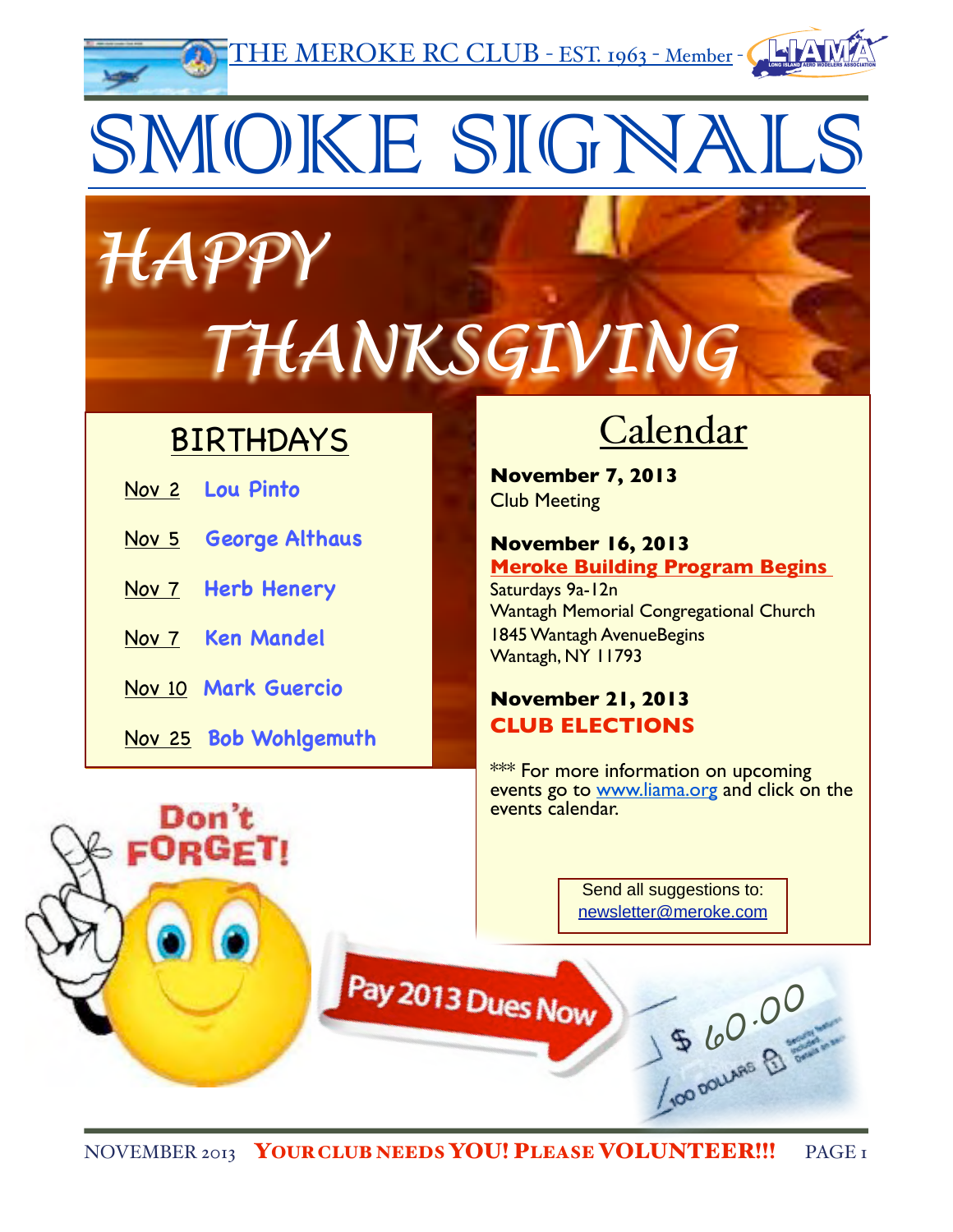## **FLIGHT NIGHT**





On Saturday Night October 19, 2013. The Meroke RC Club held its second AMA sanctioned "FLIGHT NIGHT" under the guidance of club President Allen Berg and AMA event coordinator Russell Rhine.

The rain held off for most of the evening and gave us a good day for flying. While waiting for the darkness, everyone enjoyed barbecued hamburgers and hot dogs expertly prepared by chef Lou Pinto and chef Jeffrey Glasser. Joe Petrozza's lovely wife Nancy supplied baked beans "...my husbands favorite recipe..." she informed me. Again Tom Dutton supplied background music all day and night utilizing his trucks sound system and from the music stored on his IPOD.

Once darkness fell the creativity of our pilots became apparent as you can see in the pictures supplied by Meroke friend Dennis Andreas. THE PLANES LOOKED GREAT!!!

A special thanks goes out to Katie from Cedar Creek Park for lights along the roadway so all who attended could drive home safely.

All in all I had and I think those who attended had a very special time at the Meroke RC Clubs second "Flight Night".

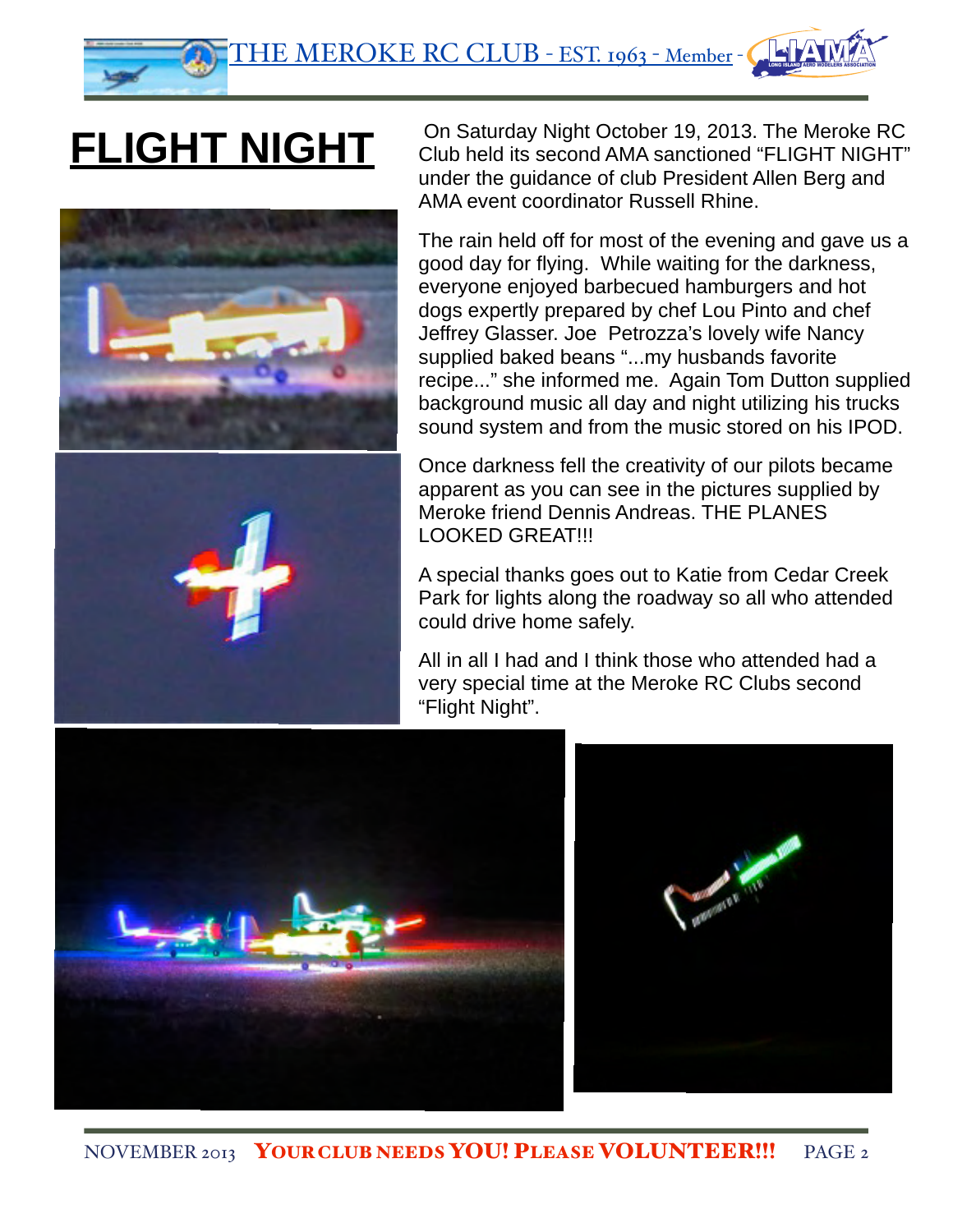

*This article was sent to me by Phil Friedensohn and comes from "MODEL AIRPLANE ELECTRIC FLIGHT" written by Greg Gimlick.*



BY GREG GIMLICK September 24, 2013

### **[Don't cook your speed control!](http://www.modelairplanenews.com/blog/2013/09/24/dont-cook-your-speed-control/)**

#### **Avoid these common power system mistakes**

Electric fliers all have one thing in common regardless of the size or type of models they fly—the electronic speed control (ESC). It doesn't matter if you fly helicopters, airplanes, giantscale, indoor, or micro models; at the heart of your power system is the speed control, and if it's unhappy, you will be too. The costs and types of speed controls vary in every aspect and that includes quality. The one constant, however, is your understanding of how to make them last, which in the end, saves money and your aircraft!





Poorly constructed motors can throw magnets and cause extreme current spikes that will destroy a speed control.

#### **Quality Matters**

This pretty much covers everything. Quality motors, connectors, speed controls, installation, solder joints, etc., but let's talk about components. When encountering speed control problems, we don't often think about whether they might have been caused by a cheap (poorly made) motor, but it can and does happen. I recently experienced a catastrophic failure in a foam jet that caused the speed control to melt and actually burn its way out of the bottom of the aircraft. Parts of it were left inside, but it unsoldered itself and melted completely. Upon post-mortem inspection,

I found that the magnets inside the motor were unevenly spaced and one had actually come loose and been chewed into pieces as the motor spun. The funny thing about electric motors is when something starts to go wrong, the motor will just ask for more current so it can work to overcome it. My on-board data logger showed normal current at takeoff and shortly after, it began to climb until it spiked off the scale. This is an indication that the motor was failing and the binding of the magnet chunks caused the excessive current spike that subsequently melted the speed control. Some speed controls have over-current protection and others don't. Look for one that does! This doesn't guarantee that it won't be damaged by a sudden failure like mine, but it just may help save the speed control. This was an expensive failure due to a poorly made motor.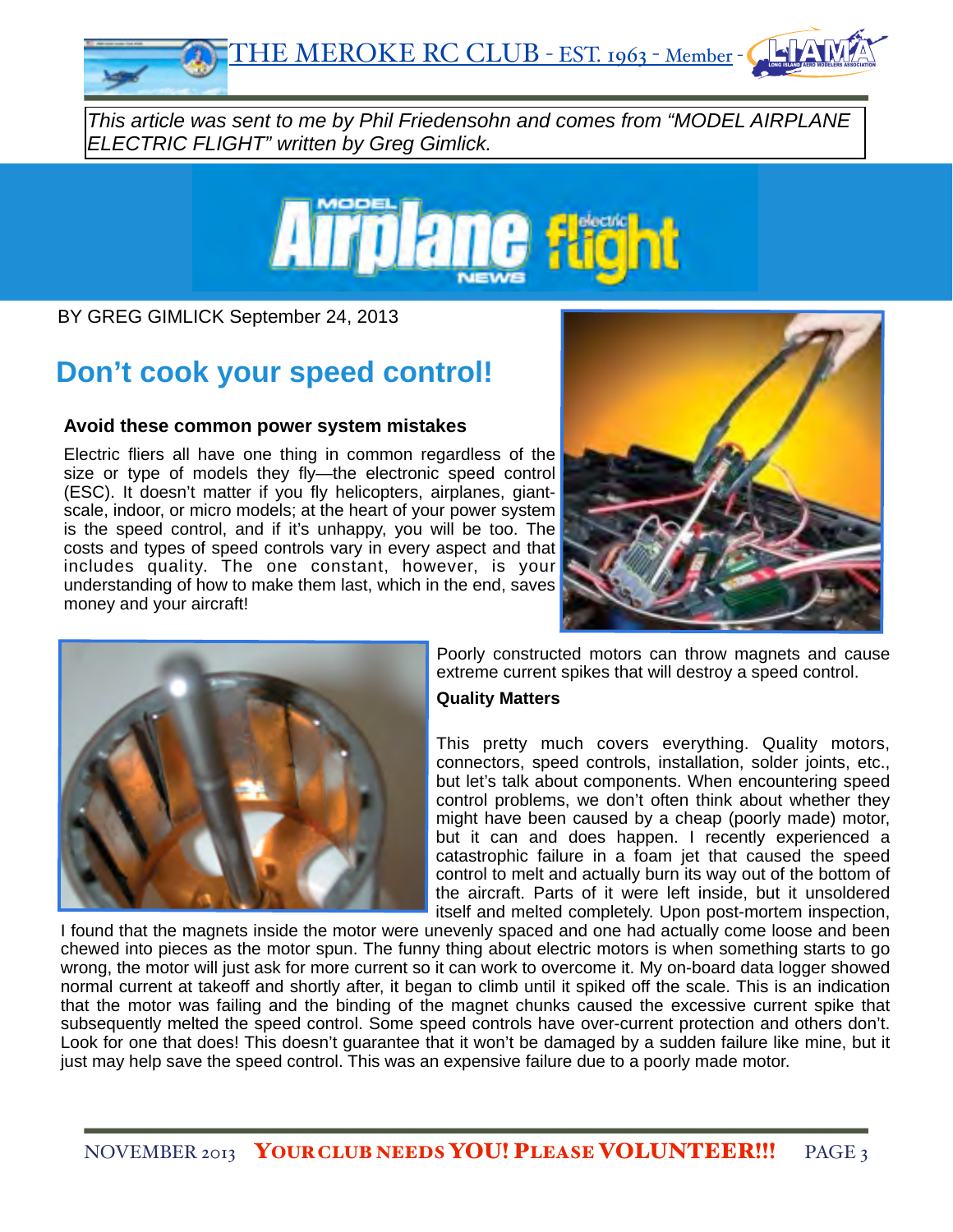BE COOL!



The speed control in this foam jet is jammed into the nose, so it's fully insulated and gets no cooling air. With the heavy load from the motor and too many servos, this will overheat and die quickly.

Install your speed control in a place where you can get maximum airflow across it. Remember that if you let cool air into the fuselage, you have to provide a place for the air to get out too. That exit hole should be about twice the size of the inlet hole. Heat is the enemy, so the cooler you keep your speed control, the happier it will be.

Eleven servos and an onboard LED lighting system overtax the speed control's BEC.



Proper Soldering



#### **SIZE MATTERS**

The quickest way to get experience buying speed controls is to buy them too small for the application meaning the motor voltage and current requirements along with the BEC (battery eliminator circuit) requirements if you're using one. If you're sizing your speed control based on the maximum requirements of the system and you're just barely meeting them, go to the next size up. If you can use one with a heat sink, do so. If your BEC requirements match or exceed the ratings of the speed control's BEC, then choose a different speed control or disable the BEC and use appropriate receiver power. Remember, if your BEC fails, you lose the airplane.

A good soldered joint between the wire and 6mm bullet will handle a lot of current. Note that there is no excess solder running all over the outside of the bullet and the joint is shiny clean.

Many of the connectors in our electric power systems need to be soldered to wires. Always use properly sized wire gauges and quality connectors. Even the best soldering job can't make up for bad wire and poorly made connectors. A properly soldered joint is shiny! Your components can't be too clean, so clean the components before trying to solder them. Your fingers will get oils on everything, so be careful with what you touch. Tin both surfaces before joining them and then use just enough heat to let the solder flow between the two pieces. If the iron is oversized and too hot, it will end up being a dark, burned joint. If the solder flows and ends up nice, shiny, and bright—you've been successful.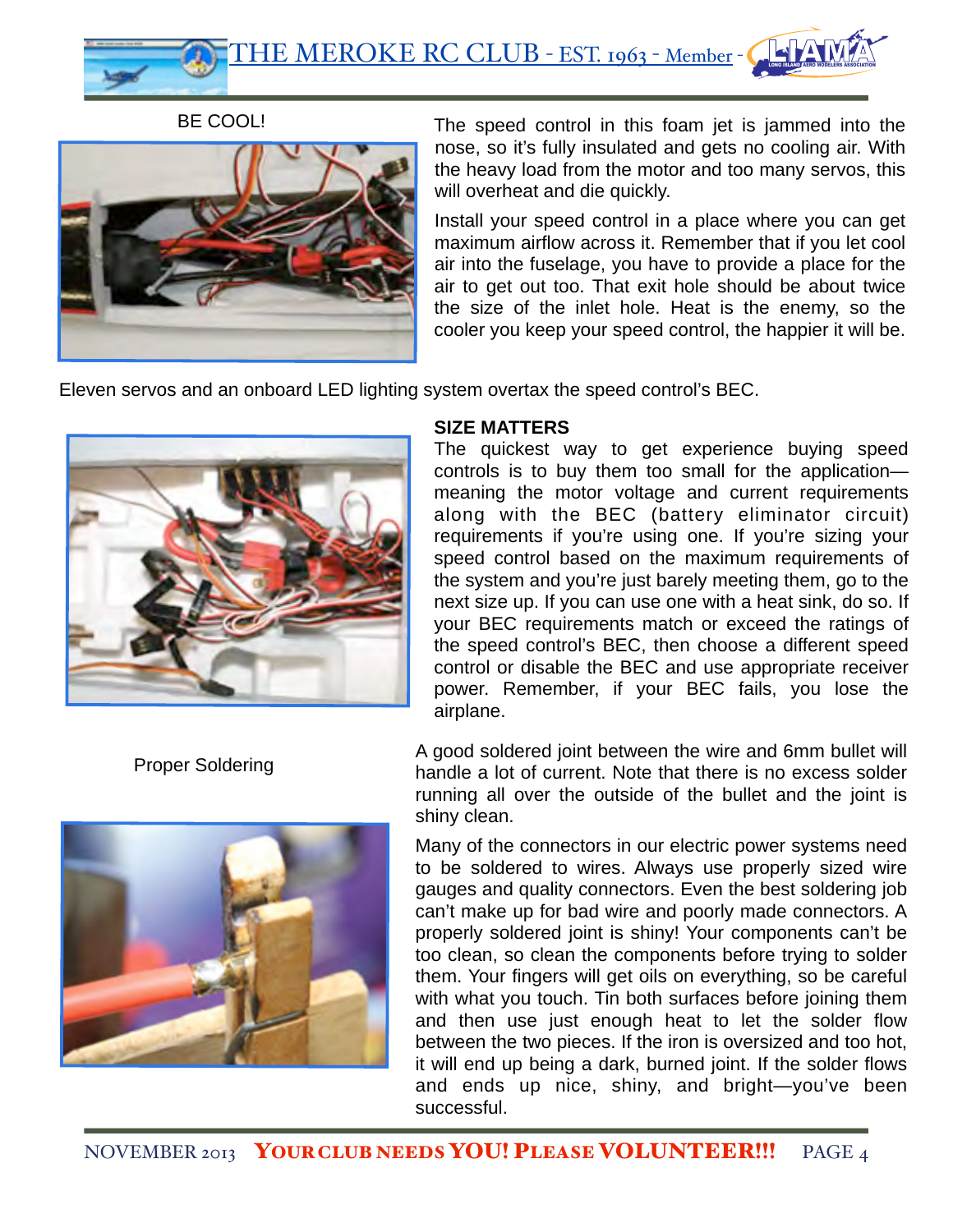

#### Wiring Basics

This is a big motor requiring a large speed control and unfortunately, this one isn't up to the task. Adding to the problems is the small gauge wire and adapter using uninsulated bullets. This system was caught and changed before there could be a problem.

A question I often hear is, "Is it better to lengthen the wires from the battery to the speed control or to lengthen the wires from the speed control to the motor?" Online forums are full of ideas, opinions, conjecture, and debate over this question. Let me give the simple answer first; it is better to lengthen the wires from the speed control to the motor and keep the battery wires as short as possible. That's it, plain and simple.

The debate arises over resistance and inductance. It's argued that using a larger gauge wire reduces the resistance, making Recipe for a Cooked longer battery wires acceptable. While it does reduce resistance, it doesn't take into account the



increased inductance it causes. Proponents of lengthening the battery wires say that can be overcome by adding additional capacitors to the front of the speed control. This is a patch, not a fix. The speed control comes with capacitors installed as determined by the manufacturer for its intended application. Without specific knowledge on current and how good the flyback diodes are, along with the switching speed of the FETs, voltage rating of the FETs, and types of FETs, you're grasping at straws. If you do know those things, you'll still need to do a lot of math to figure out the appropriate caps to add.

Recipe for a Cooked Speed Control

 $1.1.1.1.1$ 

<u>. . . . . . . .</u> . . . . . . . . .

| Take one undersized speed control                          |
|------------------------------------------------------------|
| Add cold solder joints                                     |
| Use extra long wires from the battery to the speed control |
| Pack it in a foam plane with no cooling air                |
| Fly partial throttle settings extensively                  |
| Push the BEC to its max limits and beyond                  |
| Fly consecutive flights without a break                    |
|                                                            |

Here are quotes from AstroFlight's Bob Boucher on the topic of which wire to lengthen:

•Wire resistance may rob you of a bit of power, but it will not destroy your speed control or motor.

•Wire inductance will not damage your motor nor will you be able to detect any effect even with 100 feet of wire.

•Wire inductance will kill the mosfets in your controller and may even blow the caps. Ed. Note: Bob is comparing inductance in the motor to speed control wire with inductance in the speed control to battery wire.

•You must keep battery wires as short as practical. Short means one foot or less, brushed or brushless makes no difference.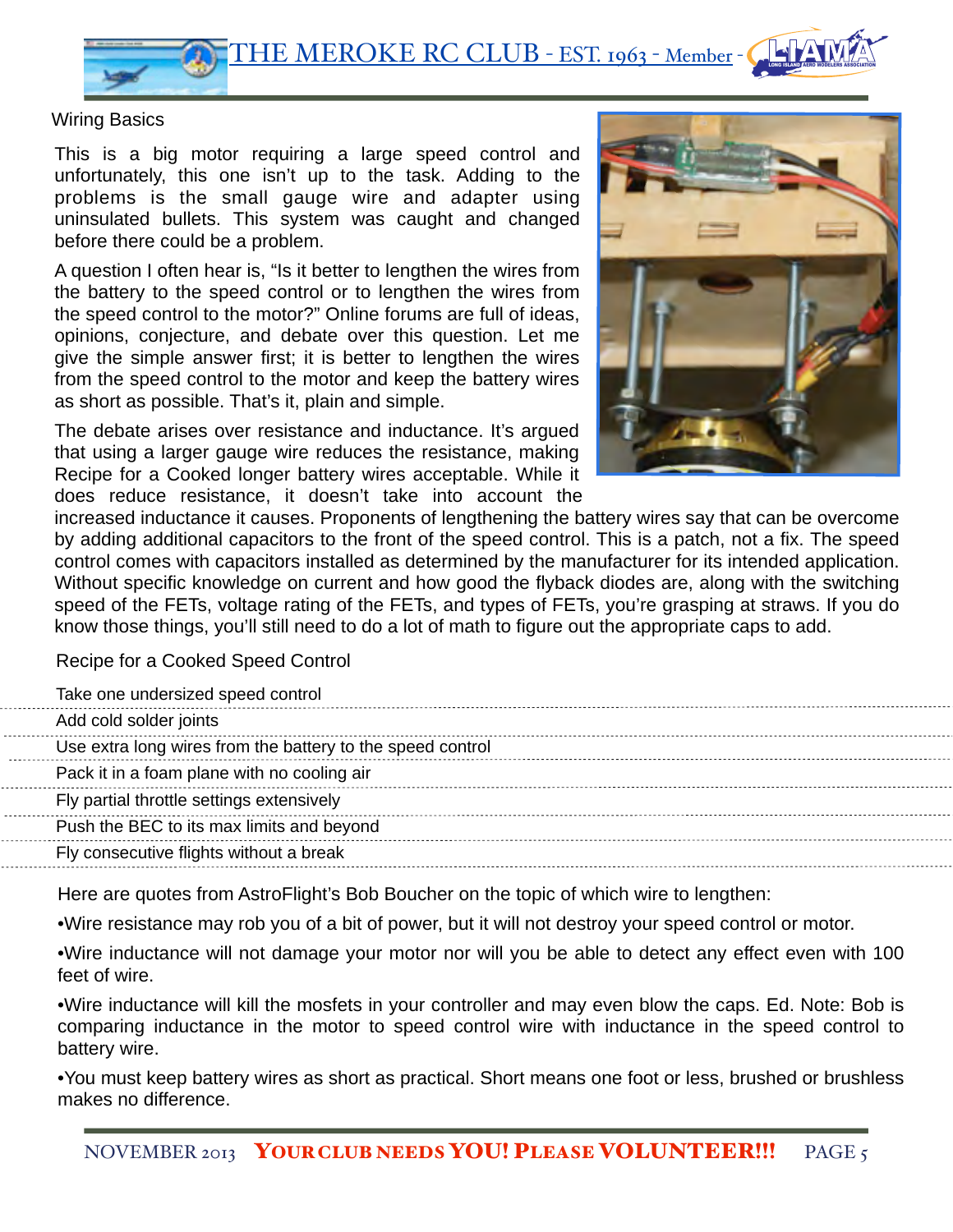

Bob is better known as "AstroBob," former owner of AstroFlight and holder of a patent on electric flight. When AstroBob talks, I listen. Always lengthen the wires from the motor to the speed control if needed. The best possible solution is to keep all wires as short as possible, but we know that's not always easy when you're doing that special scale project.

#### NEATNESS COUNTS

All of these unsecured wires flopping around right over the receiver antenna will cause trouble. There is also 18 inches of wire from the battery to the speed control, and that's WAY too much!

Remember what your mother told you, "neatness is important." A jumble of wires just stuffed into a fuselage can cause many problems, especially if they are unsecured and flopping around on top of your receiver antenna. We have become overly secure with



our robust 2.4 systems, but wires moving around in close proximity or touching the antennas can and will cause reception problems. If you have so much wire that you need to bundle them or tie them up, take the time to trim them to the proper size. This makes the plane safer, but also shortens wires and decreases resistance. This counts whether it's for your motor/speed control or servos.

Connectors & Adapters



Note the securely attached speed control for this big power system and how the connections are well insulated and secured. Short wire runs and a protective grommet in the firewall, where the wires pass through, ensures no shorts over time.



Mismatched connectors are ALWAYS a bad idea.



An improper extension made by jamming a bullet into the EC5 connectors. Great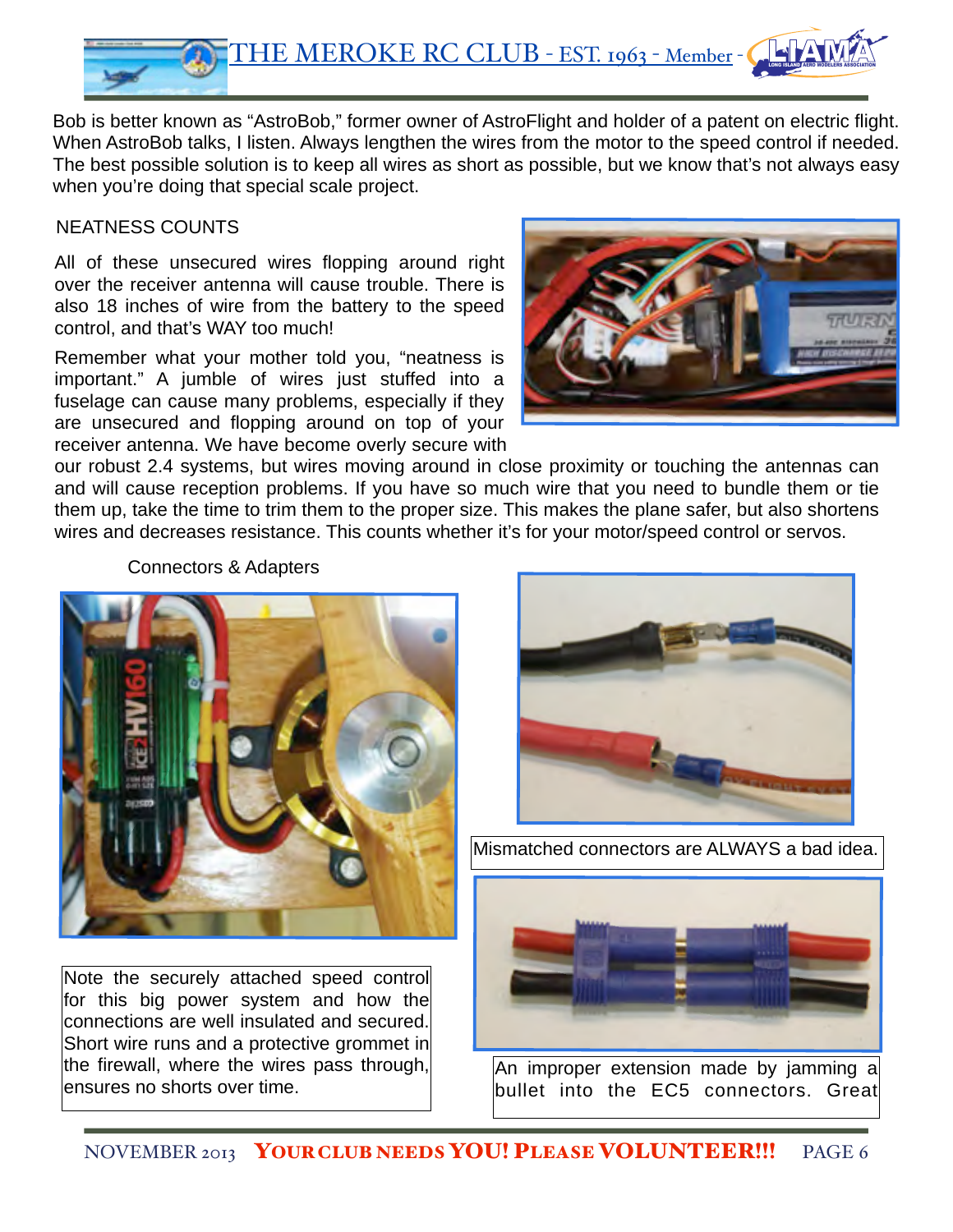THE MEROKE RC CLUB - EST. 1963 - Member - LONG ISLAND AERO MODELERS ASSOCIATION

There is no standardization between connector types, so most of us end up using an adapter at one time or another. Be sure to wire and solder them carefully. Double check the adapter before using it. The goal in electrics is to reduce the possibility for increased resistance in our circuits. This causes heat and wasted power. It's best not to use an adapter, but if it's necessary, be sure it's properly sized and constructed. Wire nuts have their places in home wiring construction, but NEVER belong inside our aircraft.

Check your manufacturer's website to see the limits of their connectors. If you're pushing the limits of your 4mm bullet connector, then go to a 6mm size. The same applies when you're using EC3s or whatever brand. You want the most surface contact and least amount of resistance you can get for maximum efficiency from your system.



A homemade parallel battery connector in a plane; wire nuts belong at home, not in your blane..

Tips for a Happy Speed Control

- Buy a quality speed control
- Buy one large enough to handle the load
- Don't exceed the BEC limits
- Provide cooling; all that you can get
- Keep wires as short as possible
- Use appropriate connectors

NEVER mismatch connectors. I've seen Dean's Ultras jammed into female bullet types and that is a recipe for disaster. I've also seen spade plugs shoved into the grooves between the contacts on a male bullet connector. Likewise, alligator clips have no place in an electric airplane. They may seem like a universal fix, but it's actually a universal mistake. All of these things can be inefficient, but more importantly—they are all dangerous and create a fire hazard.

#### MOUNT IT SECURELY

It's not always easy to find the right place to securely mount the speed control, but it's absolutely necessary. Some larger controllers come with mounting brackets so they can be screwed to the front of a firewall, etc. Most smaller controllers depend on you to figure it out. Velcro is the usual method of choice and works well. Be sure it is secure though. If in doubt, use industrial strength versions or rigid lock tabs. Whatever you do, don't allow it to flop around inside your plane held only by the wires.

#### BOTTOM LINE

No one wants to cook their speed controllers! As with everything else involved in our hobby, it's the small details that matter the most. Avoid these common mistakes and you'll maximize your airplane's efficiency and greatly lengthen its lifespan. –BY GREG GIMLICK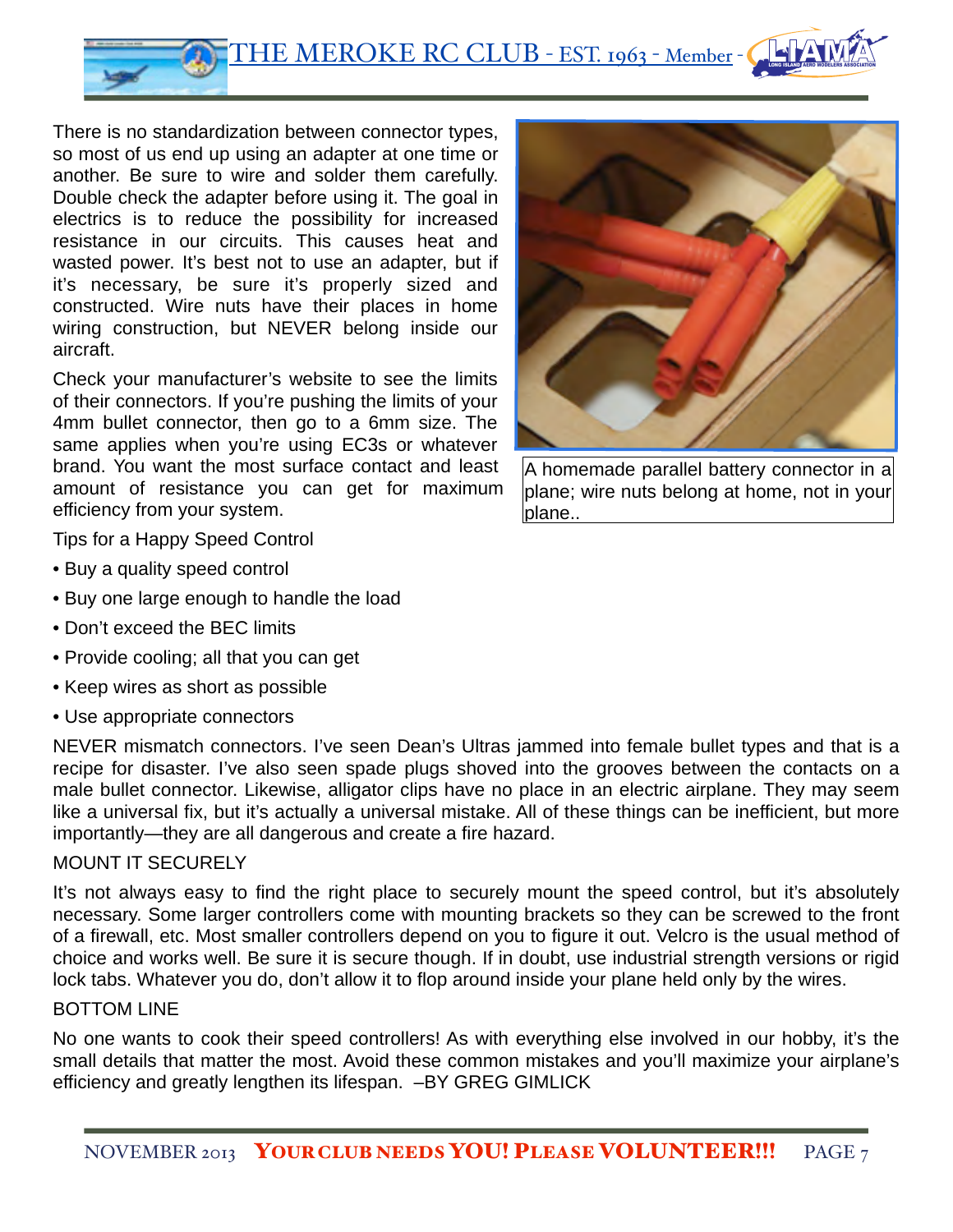

#### **ABANDONED & LITTLE KNOWN AIRFIELDS-**NEW YORK

*Recently Ernie Schack e-mailed me saying that this would be a good series of articles for the Newsletter. Ernie is right and so was I when I included this in the November 2010 Newsletter. Great minds think alike, so here it is again as originally published.*

I found this on line, I am not sure what I was looking for at the time but glad I stumbled upon it. I was amazed to find that there were so many fields in local neighborhoods of New York back in the early 1900's including Brooklyn, Queens, Staten Island and of course Long Island. I hope you find this as fascinating as I do.

#### **Hicksville Aviation Country Club.**

40.74 North / 73.53 West (East of New York,

According to an **article by John Fleischman** in the 2/99 issue of Air & Space / Smithsonian Magazine, this airfield was founded by an elite group of fliers who formed what they thought would be the first of a string of aviation country clubs that would extend from coast to coast. A national committee had been formed in April 1928 to issue charters, and at one point, 114 such clubs were supposedly in the works.

Charles Lindbergh was a charter member of the Aviation Country Club in 1929.

He was brought in by its first president, Charles Lanier Lawrance, who'd designed the Wright J5C Whirlwind air-cooled radial engine for the Spirit of St. Louis. Lindbergh, who had just married Anne Morrow that May, taught his bride to fly at the club.

The club's treasurer was another giant of the aeronautics industry, Chance Vought, and the board was fleshed out with society types, such as Cornelius Vanderbilt Whitney and Reginald Langhorne "Peter" Brooks, a band leader & a superb young pilot (he was also the nephew of Lady Astor).

The Aviation Country Club of Long Island opened in June 1929, which turned out to be very unfortunate timing, as the stock market crashed 4 months later.

An article (courtesy of Bob Levittan) described the club as follows:"The Aviation Country Club,



which is at Hicksville, is the swankiest of its kind in the country There are dozens of other

flying clubs in the U. S., the most active ones lying west of the Alleghenies. But most of them use commercial hangars & airports. Often enough they consist of a group of enthusiasts who own a secondhand Waco & take off from a cow pasture. The Aviation Country Club, however, counts 175 wealthy flying members. Of these, 76 own their own planes & most of the rest are licensed pilots. The Club's swimming pool, tennis courts & clubhouse (with 4 bedrooms) are frills.

The members really pay their \$250 initiation fee & the \$150/year dues because the Club offers useful facilities for their planes: a landing field, a big hangar, mechanics, fuel & oil. It has a flying instructor, just as another country club would have a golf pro. It rents & sells planes. Every now & then, it stages an air demonstration, comparable to an invitation golf match...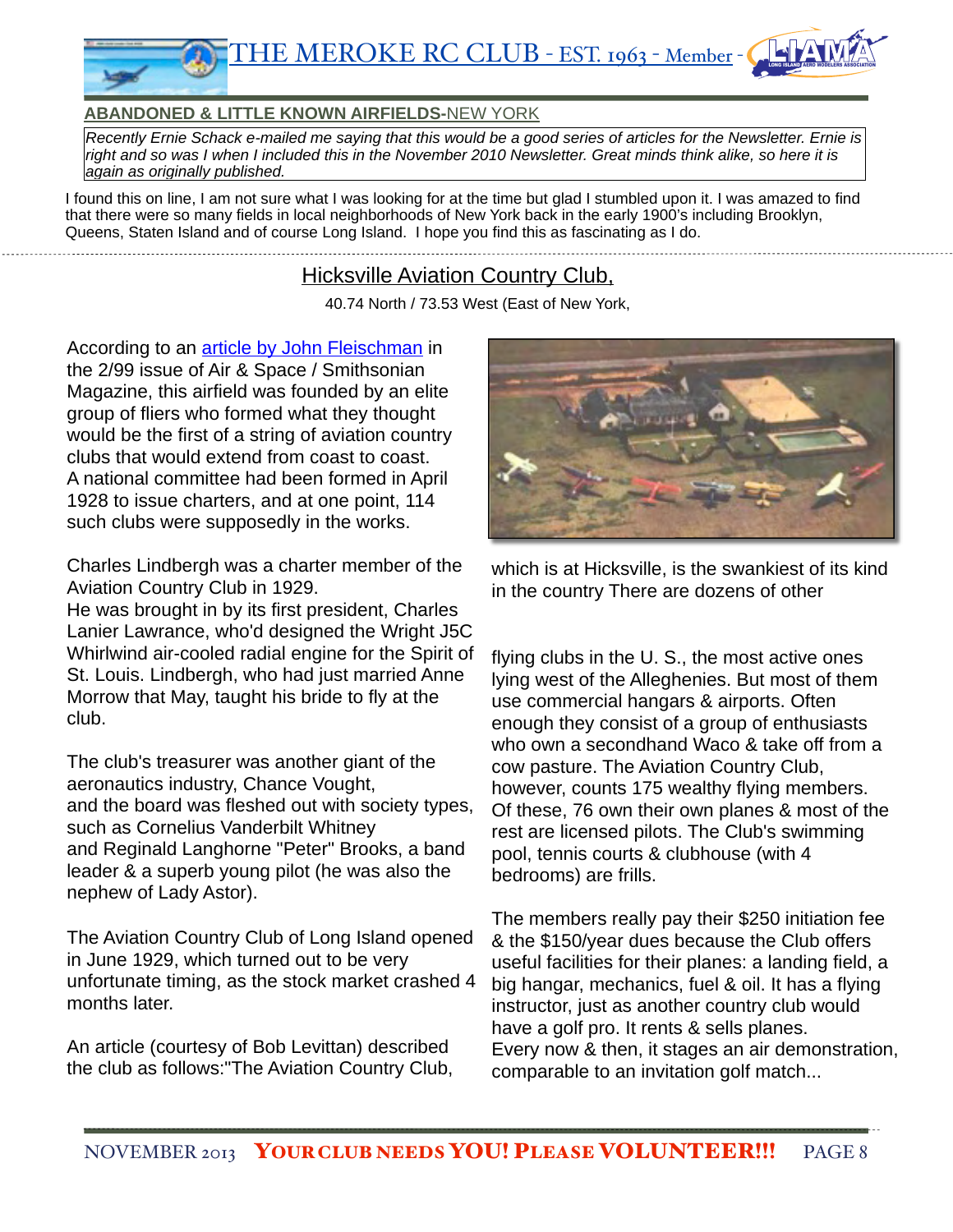

#### **Hicksville Aviation CC**

In nearly 20 years of flight operations,the club never had a serious accident resulting in injury - not even at the annual airshow. Instead of deathdefying stunts & hell-forleather pylon races, manufacturers used the show to put on dignified exhibitions of their latest products.

The Flying Committee's 1939 invitation to manufacturers made the tone of the event clear. "Each demonstrator will be asked to demonstrate his ship in the air for approximately 5 or 6 minutes. The Committee will permit no stunting, excessive pull-offs & climbs or unorthodox maneuvering,

the demonstration being purely to show off the ship's best qualities. It is important that each demonstrator realize that he is not in competition & also that no sales approaches be made."

The chance to present the best aircraft to the best people was irresistible to those in the business (many of whom belonged to the club anyway), and the shows were hugely successful - too successful in some ways. Club members & demonstrators were issued entry ribbons, but keeping the ordinary people of Hicksville away was difficult. They lined the roads & trespassed on the

airfield for a glimpse of the amazing craft on display or flying by. In 1939, the club had TWA's "stratosphere laboratory plane" & a trio of Goodyear blimps, as well as flybys from Pan Am's Sikorsky S-42 Bermuda Clipper flying boat & the Douglas DC-4

prototype. The crowds, both beribboned & uninvited, were enthralled. The club's mix of status, wealth, and insider connections produced some unusual scenes on the flightline.

The club newsletter noted in August 1938 that "Mr. Roy Grumman is now keeping his new G-32A in the hangar. It is a 2-place conversion of the Navy F-3-F fighter with an 830 HP Cyclone. It can climb to 12,500 feet in 5 minutes." Imagine a modern day "Mr. Grumman" rolling up at a general aviation field in a civilian version of his company's Navy F-14 Tomcat.

The same issue noted that Mr. Howard Hughes had dropped by the club at the conclusion of his record 3 & a half day around-theworld flight and had been

ferried back to Newark Airport in the club's Stinson.

WW2 seemed to help the club in the first months; flying lessons were in high demand.



Barbara Kibbee Jayne was hired by Bud Gillies early in 1942 as the club's chief instructor. He'd flown up to Troy, New York, where Jayne had just qualified as the first woman instructor in the new Civilian Pilot Training Program, just to talk her into it.

After she reported for work in Hicksville, there weren't enough hours in the day. She taught 7 days a week, dawn to dusk. "All kinds of people went out & learned to fly," she says. "To this day, I can't think of anything more thrilling than a first solo. It was just you & God."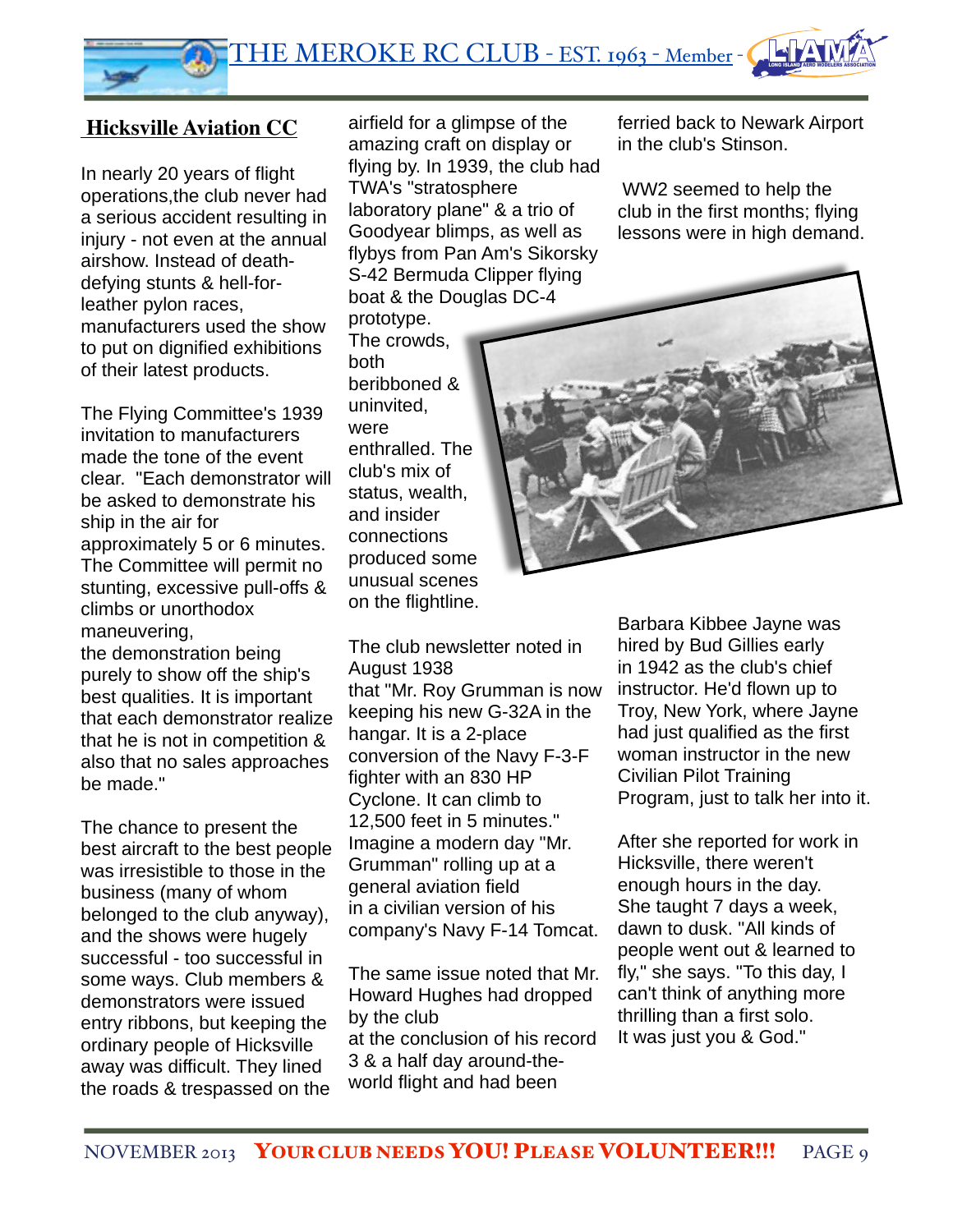#### **Hicksville Aviation CC**

The 1945 AAF Airfield Directory (courtesy of Scott Murdock) described the Aviation Country Club Airport as an 80 acre irregularly-shaped property within which were 2 sand & sod runways, with the longest being the 2,400' east/west strip. The field was said to have a single 200' x 60' brick & wood hangar, and to be privately owned & operated. To be sure, the Aviation Country Club of Long Island survived the war & resumed operations.

Former airfield worker Alfred Merrill, however, did not get back to Long Island to visit his parents until the spring of 1948, only to be told the club had just closed permanently. Standing outside his parents' house in Hicksville, he found the silence strange. There were no small aircraft taking off from the club airfield.

On another visit, Merrill drove over to see for himself. "The place had been bulldozed & they were building Levittown," he recalls. "The buildings were gone. What happened to all our planes I can't say, but everything was gone."



For some, that's the final irony of the Aviation Country Club of Long Island: It's buried under Levittown. What was once an elite social club in pre-war America was sold off for post-war America's most famous masshousing development. For former members like Betty Gillies, the memory of the club's end was painful. "That horrible time," she said. "Those little houses. Hundreds of them."

The club had fallen victim to rising land values. While Hicksville was charmingly rural in 1929, twenty years later it was about to become solidly suburban. And as the houses closed in, it became dangerous to operate an airfield.

When William Levitt offered \$2,200 an acre, the club ceased flying in May 1948 & began looking for a new home. The hangar was sold & reassembled in nearby Bethpage, where it served for years as a perfume factory, then a pickle works, and finally a tuxedo warehouse.

Local historians say parts of other club buildings were trucked away & incorporated into 5 private homes.

Today a street in Hicksville called Pilots Lane is essentially the only sign that the Aviation Country Club of Long Island ever existed.